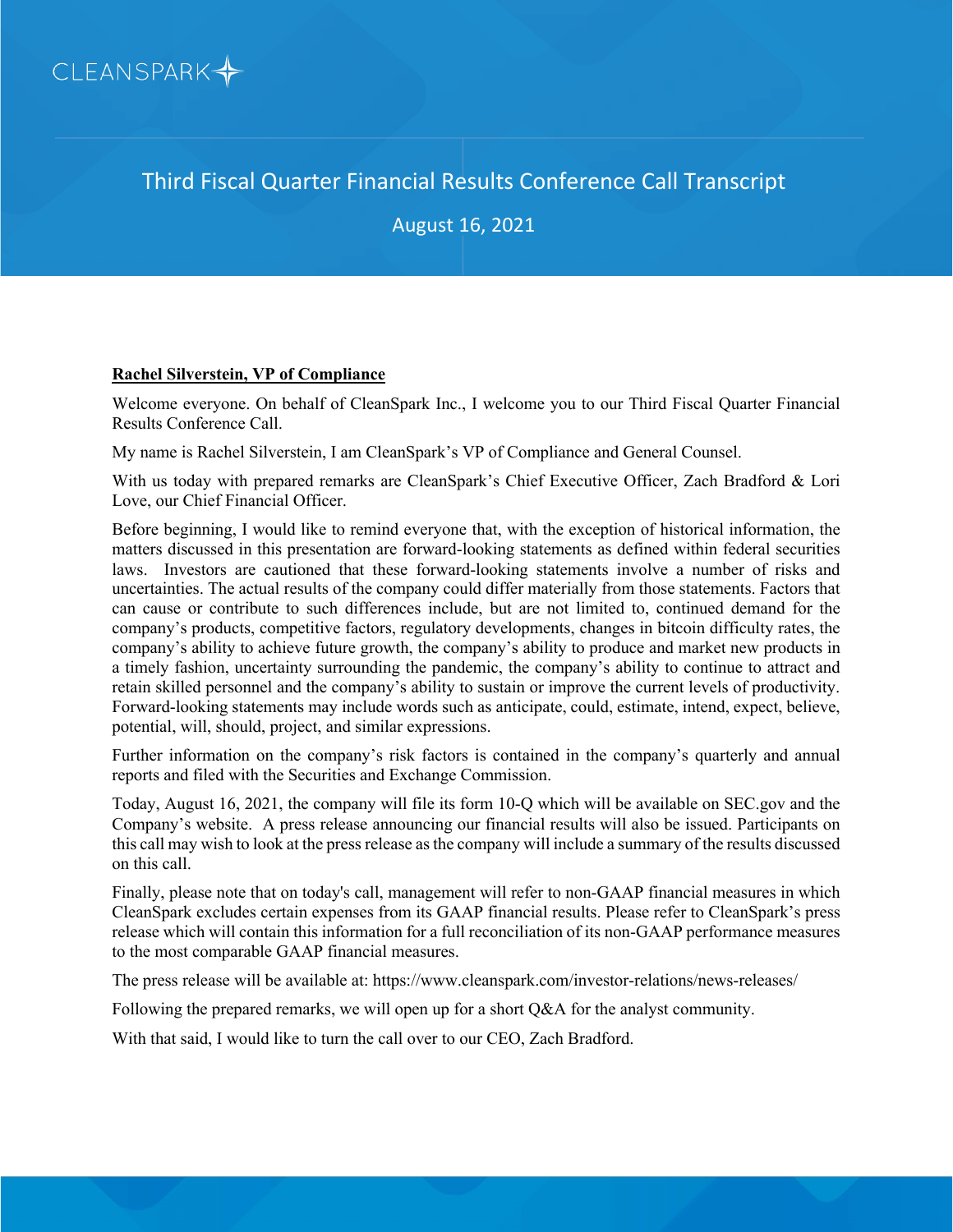## **Zach Bradford, CEO**

Thank you very much. Good afternoon everyone and thank you for joining our call. As Rachel noted, I am joined today by Lori Love, our Chief Financial Officer.

This was another quarter of strong growth for CleanSpark. This rapid growth means CleanSpark more than doubled its comparable year-over-year revenues. At the conclusion of the nine months ending June 30, we realized \$22.3 million in revenue, representing a 176% revenue growth when compared to the \$8.1 million in revenue we realized for the comparable nine-month period one year ago. For the three months ending June 30, we realized \$11.9 million in revenue, representing a 250% revenue growth when compared to the same period three months ago.

Our growth was not without challenges. The Company has continued to navigate the volatility of Bitcoin, successfully procured for immediate and future delivery over 30,000 next generation mining rigs, managed supply chain constraints, resolved a legal dispute, aggressively expanded our sales and marketing efforts, and increased our labor force for energy products while increasing our quarterly energy revenue 61% from the prior quarter.

Rapid growth is not free, and our efforts ultimately resulted in a loss for the quarter. It is important to note that many of these expenses, but not all, were related to non-cash items or were considered one-time nonrecurring expenses. Lori will speak to these specifics during her section of the presentation.

Achieving long-term profitability is our guiding principle as we continue our trend of rapid revenue growth. We are now halfway through our fourth fiscal quarter and the efforts we have taken over the prior three quarters have placed the Company in a very strong position as we move into our next fiscal year. We believe these efforts will translate into a bright future and increase stockholder value.

We now expect to more than double our current hashrate before the end of 2021 and more than quadruple our current hashrate in 2022. Our energy business continues to build momentum with positive regulatory tailwinds and incentives in place for green energy, along with our backlog of executed contracts of over \$20 million. The combined efforts of our Bitcoin mining and Energy businesses are expected to contribute to record growth through the balance of 2021 and 2022.

I will turn it over to Lori to review the third fiscal quarter financial results. After Lori, I will cover business developments and other current developments. Then Lori will run through our earnings expectations before a brief Q&A and closing remarks.

## **Lori Love, CFO**

Thank you, Zach, and good afternoon, everyone.

I would first like to discuss our balance sheet and operating capital as it is our assets that will drive the future of our business.

All the numbers I reference related to our balance sheet will be as of June 30, 2021. All the numbers I reference related to our statement of operations will be for the three- and nine-month periods ended June 30, 2021 and June 30, 2020.

Our Balance Sheet continued to strengthen with working capital of over \$36.2 million. The company has limited liabilities with only \$15.7 million in total liabilities and net assets of \$281.8 million.

We have grown the net assets on our balance sheet by a factor of over 17x since the start of this fiscal year. We are pleased with the strength of our Balance sheet and the strong foundation it has created for growth.

I also want to highlight a few specific assets that will drive our continued growth.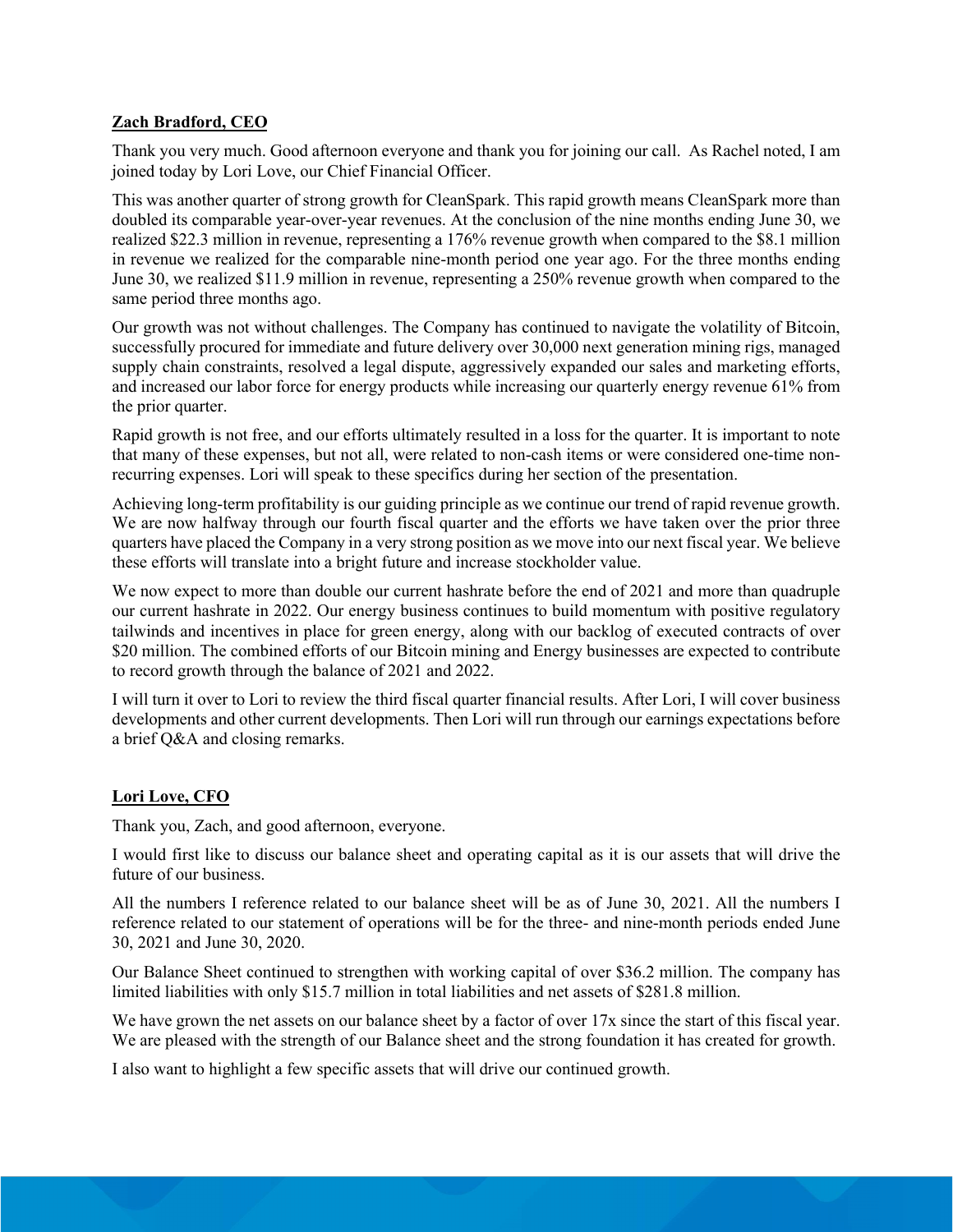We had cash of \$22.2 million and over \$4 million in inventory, the majority of that inventory we expect to install and convert to revenue over the fourth quarter.

We also had \$62.4 million in mining equipment, the majority of which was fully installed and hashing as of June 30. In addition to the miners that we had on hand, we also fully paid deposits of \$125.8 million for mining equipment scheduled to be delivered after June 30.

The mining equipment ordered will drive a substantial amount of revenue for the Company over the coming years. A significant portion of the equipment arrived and was installed in August, which will increase our revenues in the current quarter.

I will now turn to the results of our operations and related growth. I will first discuss our revenues.

For the quarter ended, our total revenue is derived from three reportable lines of revenue, which I will discuss individually.

These reportable lines of revenues are Digital Currency Mining, Energy Products and Services and Other revenue activities, which includes all other revenue generating activities that fall outside of our two core lines of business. For further details on all our lines of revenues, I encourage you to review our 10Q.

Our Digital Currency Mining activities produced \$16.1 million in revenue which made up 72% of our total revenue for the nine-month period. For the three-month period, these activities produced \$8.6 million in revenue or 73% of our total revenue.

Our Digital Currency Mining revenues increased by \$1.9 million or 22% from the previous quarter ended March 31.

This quarter-over-quarter increase was driven by the deployment of additional miners and, because of these efforts, increased bitcoin received. We expect rapid growth in this segment.

There are no comparable revenues for the previous three and nine-month periods ended June 2020 due to this being a new line of business this year.

Overall, we are pleased with these results, and our growth in the sector. The growth from last quarter, although significant, represents only a fraction of the growth in our future and we are very excited about what the future holds. At the end of the quarter we were required to measure our Bitcoin assets for impairment, which I will discuss shortly, but it should be noted that the price has since recovered and now exceeds the average value of the Bitcoin we held at quarter end, against which that impairment was measured. I also want to mention that we continued with our strategy of holding bitcoin. We only sold 1.25 Bitcoin last quarter at prices above \$60,000.

Our Energy Business activities produced \$5.0 million year to date revenue which made up 22% of our total revenue. For the three-month period, these activities produced \$2.9 million in revenue or 24% of our total revenue.

Our Energy revenues increased by \$1.8 million or 61% from the previous quarter ended March 31.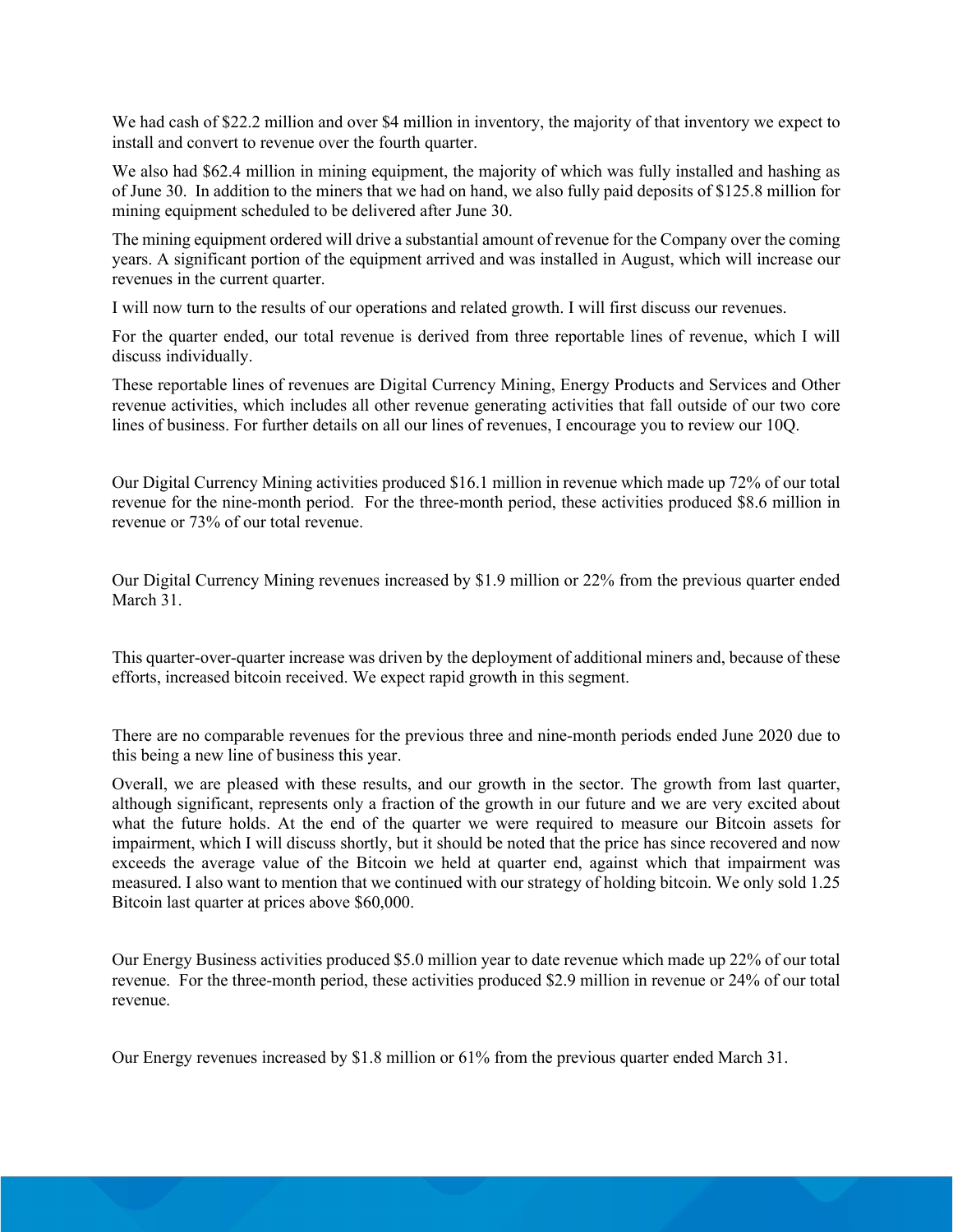This quarter-over-quarter growth came primarily from revenues associated with the residential energy business.

We have also experienced strong growth in our OpenADR software solutions which aid in load management and grid services. The Electric Vehicle sector is leading this growth as we now have 15 customers. Due to our strong backlog of executed contracts and inventory improvements, we expect our total energy revenues to increase significantly over the next 12 months.

I will now briefly cover our other revenues.

Our Other Business activities produced \$400,000 and \$1.2 million for the three and nine months ended.

Overall, we do not expect our other business activities to play a significant role in our revenue growth for the company.

Wholistically, the company achieved \$22.3 million in consolidated revenue for the nine months ended June 30.

For the comparative year-over-year three- and nine-month period we saw revenue growth of 250% and 176% respectively.

It is also worth mentioning that our nine-month revenue was more than double the \$10 million in revenues we reported for our entire fiscal year ended September 30, 2020. Doubling annual revenues in 9 months is a noteworthy achievement.

We expect that our trend of significant growth will continue as CleanSpark deploys and expands its mining capabilities and delivers on its contracted backlog in the energy segment.

I will now discuss our costs and expenses.

Our direct costs of revenues *excluding* depreciation and amortization was \$6.7 million. Our cost of revenues and associated margins continue to improve as we focus our efforts on high margin revenue streams. The results of such efforts are evident with only a \$119,000 increase in costs of revenues while increasing revenue by more than 2 ½ times for the nine months ended compared to the same period. For the three months ended, our costs of revenues were \$3.8 million compared to \$2.8 million for the prior year, representing a \$1 million dollar increase in costs with a corresponding revenue increase of nearly 3 ½ times.

We experienced an increase in professional fees of \$3 million for the nine months ended compared to 2020. For the three months ended, our legal fees increased by approximately \$1.3 million compared to 2020. The increase in the three- and nine-month periods is mostly attributable to legal fees. In June we resolved the case related to much of these fees, so we expect these fees to decrease dramatically in the coming quarter.

Our payroll expenses increased by \$15.7 million for the nine months ended compared to 2020 and increased by \$10.8 million for the three months ended compared to 2020. This is largely due to costs incurred for employee bonuses and stock-based compensation that are largely considered nonrecurring events. In addition, the Company continues to add talent to support our tremendous growth. Our employee head count now stands at 74 spanning all entities.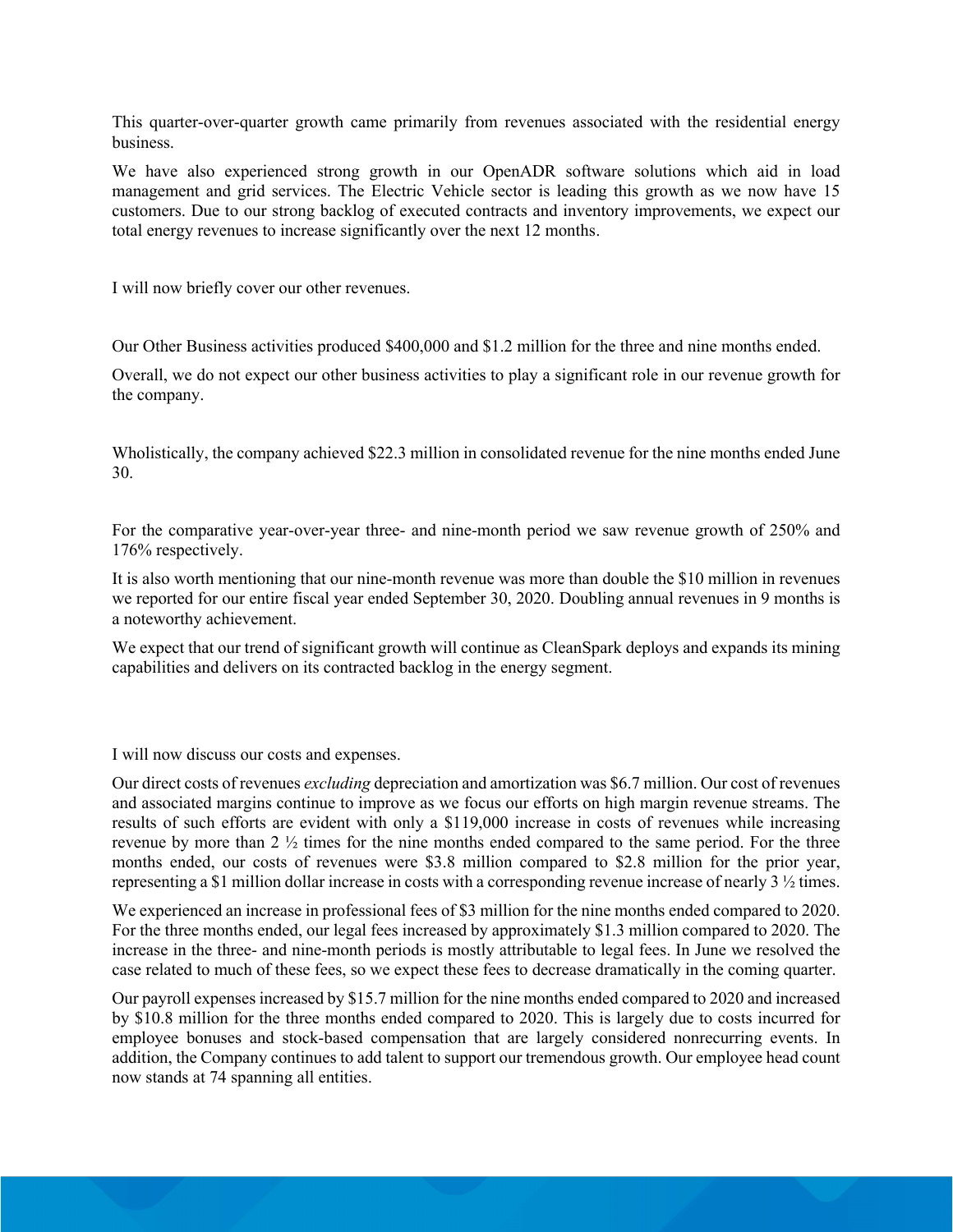CleanSpark, like all companies holding substantial amounts of digital currency, is required to measure impairment to the value of Bitcoin pursuant to US accounting rules. As a result of the decreased value of Bitcoin at the end of the quarter, we incurred losses on the impairment of Bitcoin of \$3.7 million. As I previously stated, Bitcoin price has increased significantly since the end of last quarter.

Additionally, for the nine months ended, the organization reported \$6.8 million in other income primarily driven by the unrealized gains on securities of \$5.3 million. Also included in this figure is gains on sales of Bitcoin of \$672,000. For the three months ended, other expenses were \$2 million with the bulk of that made up of unrealized losses on securities of \$2.2 million. These unrealized losses do not represent actual sales of investments; rather, they represent market price fluctuations that are measured at the conclusion of each reporting period.

Overall, CleanSpark reported a net loss of \$16.4 million for the nine months ended compared to \$16.3 million for the nine months ended 2020. The Company reported a net loss of \$16.7 million for the 3 months ended compared to \$8.6 million for the same period ending 2020. For the quarter ended 2021, we reported loss per basic share of \$0.60 cents from a loss per share of \$2.32. This represents an improvement of \$1.72 per share.

For further context on my commentary today on our reported numbers, please refer to our form 10-Q.

I will now turn it back over to Zach.

# **Zach Bradford, CEO**

Thank you, Lori I first want to comment on the growth of our Bitcoin Mining Segment:

We experienced the strongest growth in this segment.

This growth is guided by our ESG principles as we strive towards our goal of reaching 100% net carbon neutrality. As we bring additional power online our energy mix will periodically change. As of now, the current energy mix we use for Bitcoin mining across all facilities is approximately 90% carbon free. In addition to adding onsite renewables, we plan to begin purchasing additional renewable energy credits next quarter to offset 100% of the carbon-based power sources utilized by the company. We believe that blockchain technologies are important for the future of our society and we are proud to support these technologies and the system of trust we believe they facilitate. We have continued to achieve strong results and we are bullish about our Bitcoin mining future.

We increased our production capacity substantially throughout the quarter, resulting in 191 Bitcoin, an increase of 47, or 32.2%, from the prior quarter. Bitcoin prices continue to be volatile with year-to-date highs exceeding \$64,000 and lows approaching \$28,000. Daily prices impact our reported revenues as the revenue value for any given day is based on the daily Bitcoin price on the day the Bitcoin is received. Although we saw prices decrease near the end of June, the average revenue we recognized per bitcoin mined during the quarter increased to \$45,341, a 2.6% increase over the prior quarter. We monitor volatility closely, and although we may choose to sell Bitcoin from time to time based on market conditions, we currently plan to continue holding bitcoin. We believe that holding Bitcoin will result in long-term value appreciation.

When this presentation was prepared Bitcoin was at \$47,000 per coin. All USD amounts I refer to will be based on this price. As of the  $14<sup>th</sup>$  of August, we held 525 Bitcoin with a fair value of approximately \$24.7 million.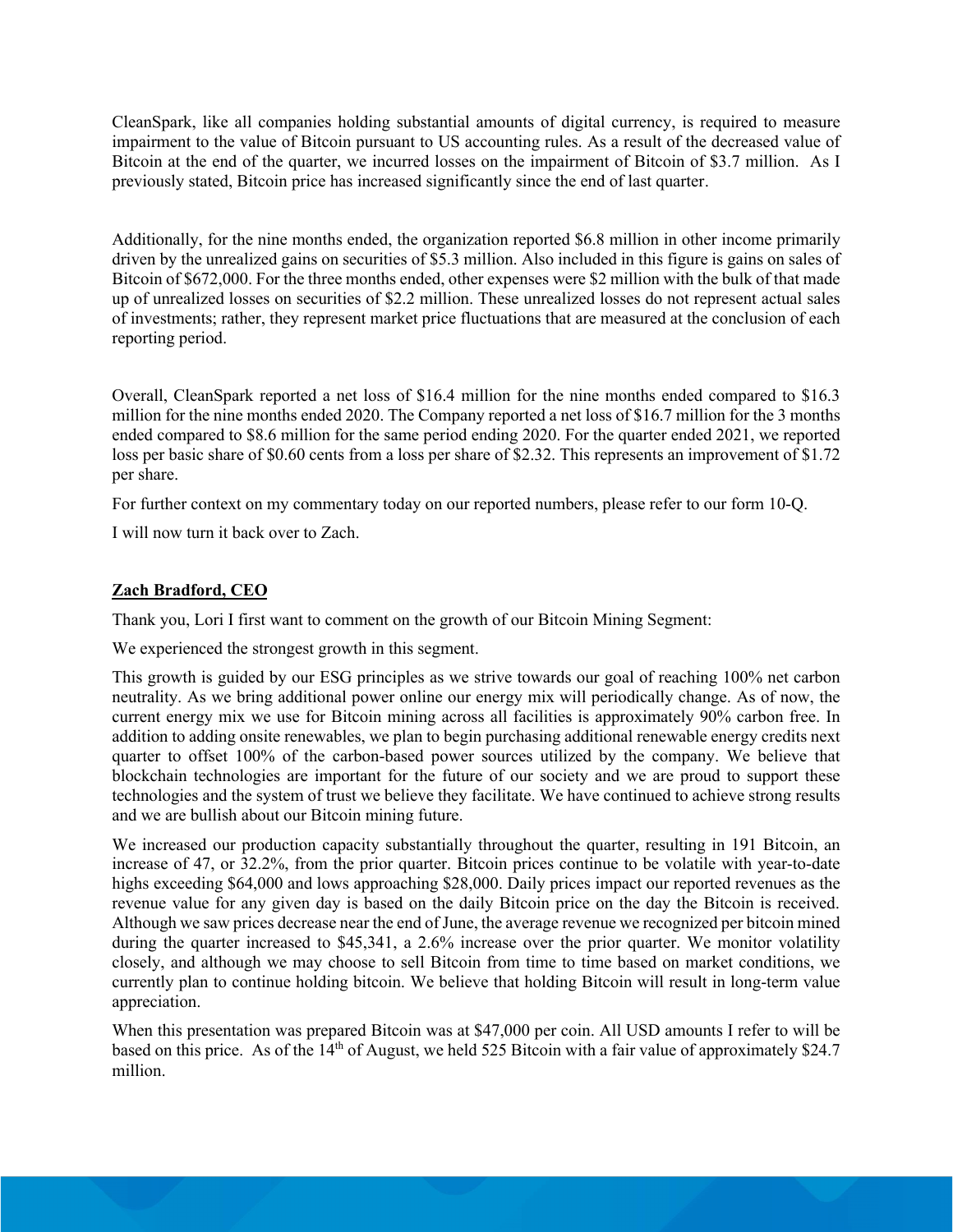Our current hashrate capacity now exceeds 820 PH/s, which is nearly double our capacity just 46 days ago. We anticipate achieving 1.0 EH/s in production capacity within the coming month when the balance of the mining rigs scheduled to be hashing in August are installed. That's 1 quintillion hashes per second.

To put this in perspective, we produced just over 3 BTC on June 30. We are now capable of producing between 6 and 7 Bitcoin per day. At current difficulty rates, 1.0 EH/s would result in approximately 8-9 bitcoins per day, which would result in \$376,000 to \$423,000 per day or \$137 million to \$154 million in annualized revenue.

We have over 22,000 of the latest generation Bitmain S19 and S19 pro mining rigs scheduled to arrive and be installed over the next 12 to 14 months, and we expect to place additional orders in the near future to continue growing our mining fleet beyond what we have currently ordered. As a result of these pre-orders, our hashrate is expected to increase as shown on the following slide:

For perspective, at current difficulty rates, if we had the 3.4 EH/s of capacity in place today it would result in 26 to 28 bitcoins per day. Which in turn would result in \$1.2 to \$1.3 million per day, or \$446 to \$480 million in annualized revenue.

We continue to work on expanding the Company's total energy capacity to accelerate the growth of our bitcoin mining operations in Atlanta this fall. The expansion will bring this site's total capacity to 50 MW. In addition to this expansion, our partnership with Coinmint has allowed us to continue our growth while construction is ongoing. All the new mining rigs received this summer were promptly deployed with Coinmint. This partnership has increased the total available power for mining by approximately 25 MW.

We are also excited about our recently announced purchase of an additional data center. The data center is located on over 7 acres in Norcross, Georgia. It will provide 20 MW of additional power for CleanSpark's mining business, with the opportunity for additional mining power expansion in the future. The Company expects to complete the installation of the mining infrastructure and miners later this year. We expect this facility will hold over 6,000 S19s, capable of producing over 650 PH/s upon installation.

The new facility's mining operations are expected to operate at 100% net carbon-neutral. This will be achieved through our participation in Georgia's Simple Solar program. The program will allow CleanSpark to offset any carbon-based energy included in the regional energy mix with solar power. The Company also anticipates adding onsite solar, energy storage and other renewables which will be managed by the Company's mPulse controls platform. We are following through on our commitment to mine with the lowest carbon footprint possible.

This new facility, along with our other initiatives, is expected to help us achieve our goal of 2.0 EH/s this year.

We intend to continue to prove that Bitcoin mining can be done sustainably, responsibly and at a substantial profit. We also have plans to unveil additional details surrounding our complete ESG strategy later this year.

## **Now on to our Energy Segment**:

We continue to see strong growth trends in the energy business. We executed over \$6.0 million in additional energy-related contracts last quarter and increased our quarter-over-quarter revenues by 61%. This strong sales growth has resulted in a very robust backlog that we expect to result in positive revenue growth over the next several quarters. With that backlog comes additional operational and logistical challenges. Although we are seeing strong sales growth, as we discussed during our last earnings call, the energy industry as a whole is still encountering certain global supply chain constraints. Battery supply was a key factor for us to navigate this past quarter. Fortunately, we believe we have significantly shored up our supply chain and a large number of batteries were received into inventory in June and July. We are also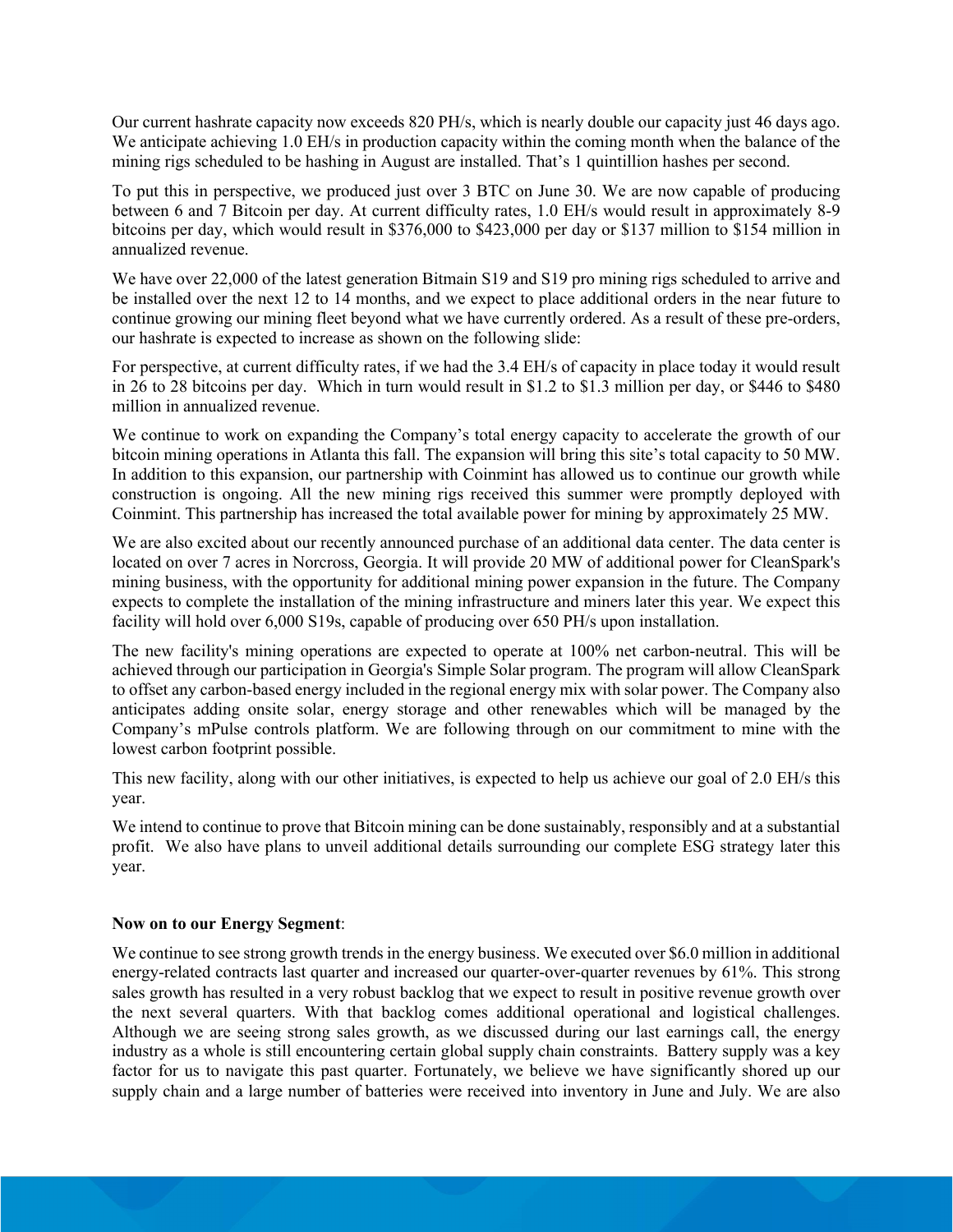seeing positive improvements to the overall global supply chains and expect continued normalization through the balance of 2021.

We didn't see the full benefits of increased inventory until near the end of last quarter. Accordingly, we expect to realize those benefits as we close out this fiscal year, further strengthening our position for the next. The Company's strong balance sheet and access to capital supported our ability to secure this much needed inventory.

With growing sales and a strong contracted backlog, are allowing us to now turn our attention to refining our operations and increasing our installation and implementation capabilities. The refinement of these activities are critical for moving the energy segment into profitability in the coming quarters. With inventory secured, we can now increase the number of projects completed each quarter.

We have more work to do to reach our long-term goals, but we are very encouraged by the results we are already seeing. We have increased the headcount of our project implementation team and continue to recruit to fill additional positions. For perspective, these improvements led to the completion of over three times the number of residential battery installations during the month of July compared to the entire prior quarter. We expect the rate of deployments for all our energy products to continue to increase through the current quarter and into next year.

Our strongest growth is in the residential sector, which accounted for approximately 54% of the total energy business revenues last quarter. We expect our residential energy revenues to continue to grow and eventually exceed 70% of total energy revenues over the next several quarters as we roll out new solutions.

I am excited to announce that our mVoult product line is now available in California and the associated application can be found in both the Apple and Android app stores. The mVoult product line is built on the backbone of our mPulse controls platform and empowers a homeowner to integrate a microgrid at their home and view its performance through our application-based user interface. The system operates autonomously, without any required input from the homeowner. A homeowner is also provided certain controls to manage aspects of their system, such as increasing the reserve level on their batteries to prepare for fire outages or other events—this is part of our commitment to helping people solve modern energy and environmental challenges.

Lastly, although we experienced our share of challenges, it was an excellent quarter with strong revenue growth. We believe that our combined Bitcoin and Energy strategy will result in profitability as we focus on rapidly scaling both businesses. We expect the next six months to be a transformational period for the company.

Now let me turn it over to Lori to run through our outlook for the balance of 2021.

# **Lori Love, CFO**

Thanks Zach, I now want to speak to our financial outlook and expectations:

As a result of industry trends, volatility in Bitcoin and other market impacts and constraints, we are updating our revenue expectations for the 2021 fiscal year.

We now expect to achieve between \$38 and \$48 million in Bitcoin mining revenues this year, which is an increase in expectations of approximately \$8.0 million overall since our most recent guidance.

We are installing projects under our energy business as quickly as possible, but we believe it is prudent to reduce our overall revenue expectations for our Energy business to between \$9 and \$12 million dollars in fiscal 2021. We are taking steps to increase this further, but we conservatively estimate that a portion of our backlog will not be installed until the first quarter of our next fiscal year. We also expect our other revenues to contribute \$2 million in fiscal 2021.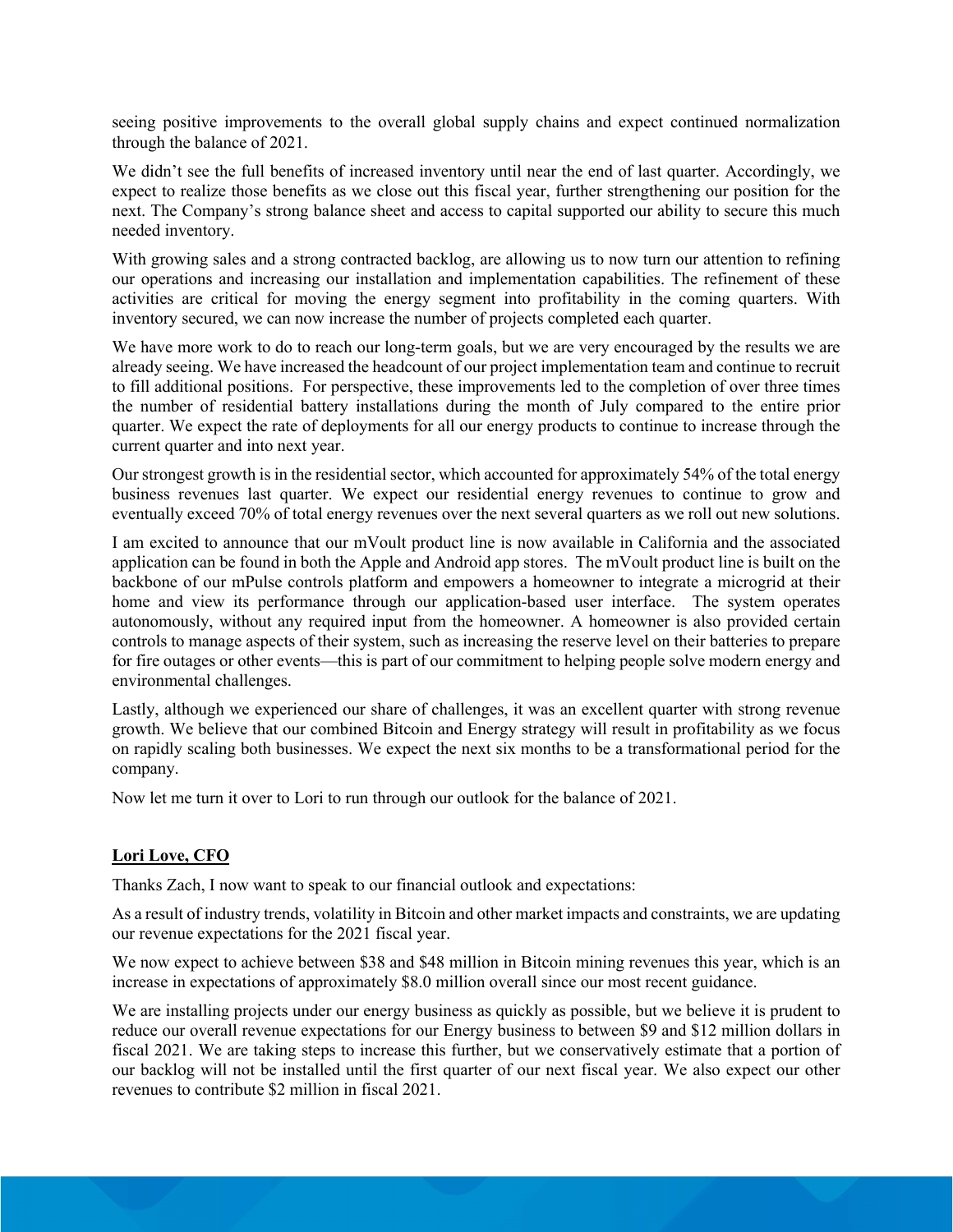As a result, we expect to achieve between \$49 and \$62 million in combined revenues in fiscal 2021. This is a net increase in baseline revenue expectations of approximately \$3 million.

We intend to remain as conservative in our projections as possible, while still providing quality data points to our shareholders. As noted earlier, there are certain risks surrounding our projections, I will mention a few but investors should also review our risk disclosures in our filings.

Bitcoin is extremely volatile and, as a result, it is difficult to forecast future performance. These future forecasts are currently based off an average bitcoin price of \$47,000 and fluctuations from that point will affect the final numbers actually recognized by the Company. We have included the potential for limited shipment delays in mining equipment in our forecast. If such delays occur and are longer than anticipated, it could negatively affect our forecasts.

We also intend to continue with a strategy of holding the Bitcoin we mine, as we believe that Bitcoin will continue to increase in value over time, resulting in increased value to our shareholders.

We expect to see demand from residential, commercial, and industrial clients to continue to increase as the U.S. continues the process of normalizing business activities post-pandemic.

Our backlog for the non-Bitcoin segments remains strong at approximately \$24.2 million as of the date of this call. We believe our contracted backlog demonstrates the pent-up demand for resilient, distributed energy solutions as the pandemic begins to improve.

As stated in our last earnings call, we continue to expect our fiscal quarter ended December 2021 to be the strongest quarter our Company has ever experienced.

Let me conclude by reiterating Zach's confidence in our long-term business outlook. We continue to expect to generate strong revenue growth through the end of 2021 and we believe that the next 6 months will be transformational.

With that I would like to turn the call over to Rachel who will be moderating the Q&A.

#### **Rachel Silverstein, VP of Compliance**

*Thank you, Lori, we have received several questions from the analyst community that we will address prior to closing.*

*Q&As*

*I now want to turn it over to Zach for closing remarks.*

#### **Zach Bradford, CEO**

To close, let me reiterate our focus on profitability and growth. We are working to transform the Energy and Bitcoin industries by developing and implementing best in class solutions. The microgrid and distributed energy industry continues to develop. We expect there will be significant industry-wide growth as the world adjusts to the pandemic and the realities of a changing climate. Quality market participants and trusted companies like CleanSpark are positioned to lead this wave of growth.

I also want to emphasize our believe that the long-term winners in this industry will be the high quality and respected leaders like CleanSpark.

All of us at CleanSpark pride ourselves in our ability to solve modern energy challenges. We have a recognized and respected brand. We have a cutting-edge product line. We have a highly profitable Bitcoin mining business with a goal of reaching 100% carbon neutral mining.